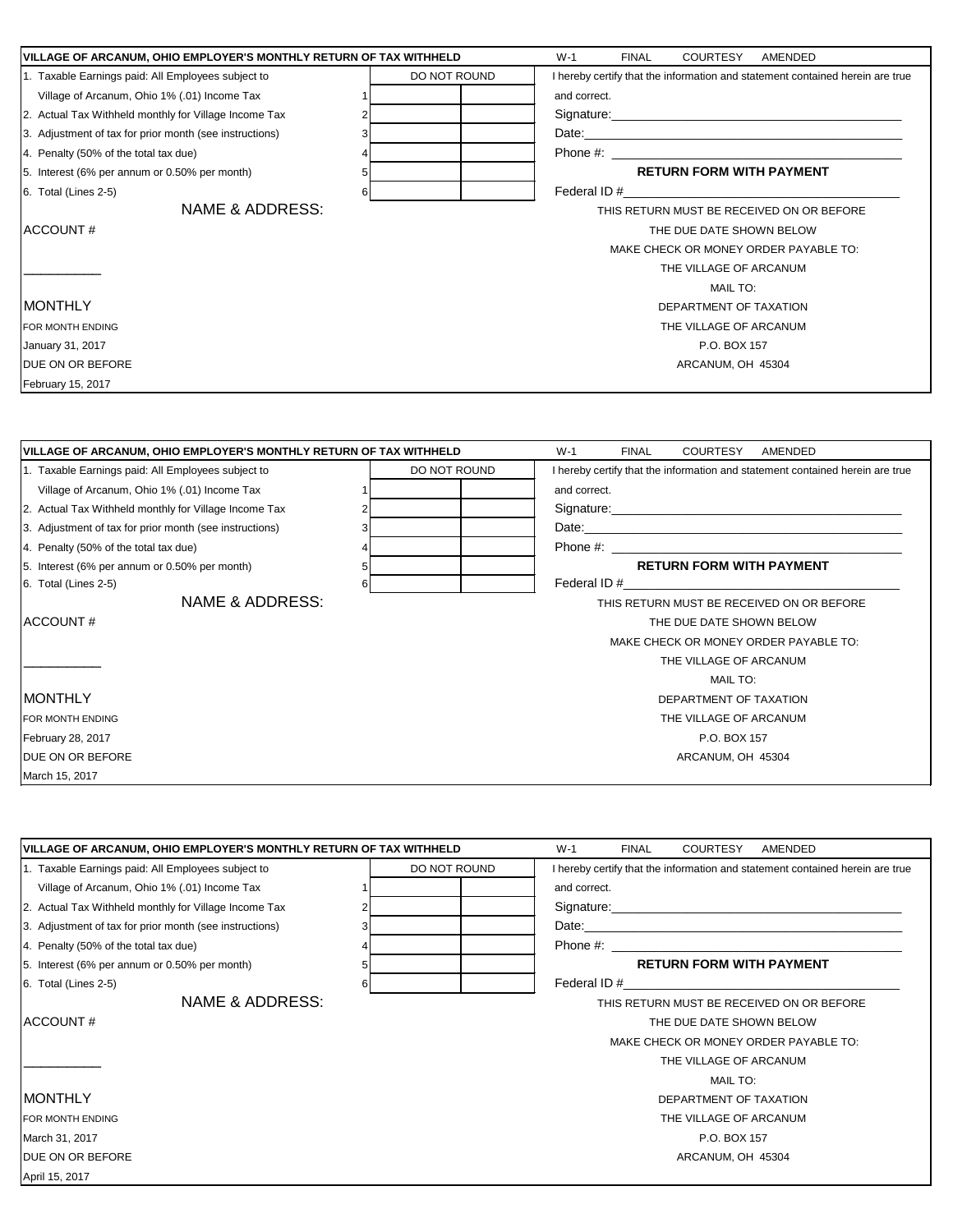| VILLAGE OF ARCANUM, OHIO EMPLOYER'S MONTHLY RETURN OF TAX WITHHELD                                               |              | $W-1$<br><b>FINAL</b><br><b>COURTESY</b><br>AMENDED                                                                                                                                                                            |
|------------------------------------------------------------------------------------------------------------------|--------------|--------------------------------------------------------------------------------------------------------------------------------------------------------------------------------------------------------------------------------|
| 1. Taxable Earnings paid: All Employees subject to                                                               | DO NOT ROUND | I hereby certify that the information and statement contained herein are true                                                                                                                                                  |
| Village of Arcanum, Ohio 1% (.01) Income Tax                                                                     |              | and correct.                                                                                                                                                                                                                   |
| 2. Actual Tax Withheld monthly for Village Income Tax                                                            |              |                                                                                                                                                                                                                                |
| 3. Adjustment of tax for prior month (see instructions)                                                          |              | Date: with a state of the contract of the contract of the contract of the contract of the contract of the contract of the contract of the contract of the contract of the contract of the contract of the contract of the cont |
| 4. Penalty (50% of the total tax due)                                                                            |              |                                                                                                                                                                                                                                |
| 5. Interest (6% per annum or 0.50% per month)                                                                    |              | <b>RETURN FORM WITH PAYMENT</b>                                                                                                                                                                                                |
| 6. Total (Lines 2-5)                                                                                             | 6            | Federal ID #                                                                                                                                                                                                                   |
| <b>NAME &amp; ADDRESS:</b>                                                                                       |              | THIS RETURN MUST BE RECEIVED ON OR BEFORE                                                                                                                                                                                      |
| ACCOUNT#                                                                                                         |              | THE DUE DATE SHOWN BELOW                                                                                                                                                                                                       |
|                                                                                                                  |              | MAKE CHECK OR MONEY ORDER PAYABLE TO:                                                                                                                                                                                          |
|                                                                                                                  |              | THE VILLAGE OF ARCANUM                                                                                                                                                                                                         |
|                                                                                                                  |              | MAIL TO:                                                                                                                                                                                                                       |
| IMONTHLY                                                                                                         |              | DEPARTMENT OF TAXATION                                                                                                                                                                                                         |
| FOR MONTH ENDING                                                                                                 |              | THE VILLAGE OF ARCANUM                                                                                                                                                                                                         |
| April 30, 2017                                                                                                   |              | P.O. BOX 157                                                                                                                                                                                                                   |
| DUE ON OR BEFORE                                                                                                 |              | ARCANUM, OH 45304                                                                                                                                                                                                              |
| May 15, 2017                                                                                                     |              |                                                                                                                                                                                                                                |
|                                                                                                                  |              |                                                                                                                                                                                                                                |
| VILLAGE OF ARCANUM, OHIO EMPLOYER'S MONTHLY RETURN OF TAX WITHHELD                                               |              | <b>FINAL</b><br><b>COURTESY</b><br>AMENDED<br>$W-1$                                                                                                                                                                            |
| 1. Taxable Earnings paid: All Employees subject to                                                               | DO NOT ROUND | I hereby certify that the information and statement contained herein are true                                                                                                                                                  |
| Village of Arcanum, Ohio 1% (.01) Income Tax                                                                     |              | and correct.                                                                                                                                                                                                                   |
| 2. Actual Tax Withheld monthly for Village Income Tax                                                            |              |                                                                                                                                                                                                                                |
| 3. Adjustment of tax for prior month (see instructions)                                                          |              |                                                                                                                                                                                                                                |
| 4. Penalty (50% of the total tax due)                                                                            |              |                                                                                                                                                                                                                                |
| 5. Interest (6% per annum or 0.50% per month)                                                                    | 5            | <b>RETURN FORM WITH PAYMENT</b>                                                                                                                                                                                                |
| 6. Total (Lines 2-5)                                                                                             |              | Federal ID # 6 and 200 and 200 and 200 and 200 and 200 and 200 and 200 and 200 and 200 and 200 and 200 and 200                                                                                                                 |
| NAME & ADDRESS:                                                                                                  |              | THIS RETURN MUST BE RECEIVED ON OR BEFORE                                                                                                                                                                                      |
| ACCOUNT#                                                                                                         |              |                                                                                                                                                                                                                                |
|                                                                                                                  |              | THE DUE DATE SHOWN BELOW                                                                                                                                                                                                       |
|                                                                                                                  |              | MAKE CHECK OR MONEY ORDER PAYABLE TO:                                                                                                                                                                                          |
|                                                                                                                  |              | THE VILLAGE OF ARCANUM                                                                                                                                                                                                         |
|                                                                                                                  |              | MAIL TO:                                                                                                                                                                                                                       |
| <b>MONTHLY</b>                                                                                                   |              | DEPARTMENT OF TAXATION                                                                                                                                                                                                         |
| FOR MONTH ENDING                                                                                                 |              | THE VILLAGE OF ARCANUM                                                                                                                                                                                                         |
| May 31, 2017                                                                                                     |              | P.O. BOX 157                                                                                                                                                                                                                   |
| DUE ON OR BEFORE                                                                                                 |              | ARCANUM, OH 45304                                                                                                                                                                                                              |
| June 15, 2017                                                                                                    |              |                                                                                                                                                                                                                                |
|                                                                                                                  |              |                                                                                                                                                                                                                                |
|                                                                                                                  |              |                                                                                                                                                                                                                                |
| VILLAGE OF ARCANUM, OHIO EMPLOYER'S MONTHLY RETURN OF TAX WITHHELD                                               |              | $W-1$<br><b>FINAL</b><br><b>COURTESY</b><br>AMENDED                                                                                                                                                                            |
| 1. Taxable Earnings paid: All Employees subject to                                                               | DO NOT ROUND | I hereby certify that the information and statement contained herein are true                                                                                                                                                  |
| Village of Arcanum, Ohio 1% (.01) Income Tax                                                                     |              | and correct.                                                                                                                                                                                                                   |
|                                                                                                                  |              |                                                                                                                                                                                                                                |
| 2. Actual Tax Withheld monthly for Village Income Tax<br>3. Adjustment of tax for prior month (see instructions) |              |                                                                                                                                                                                                                                |
|                                                                                                                  |              |                                                                                                                                                                                                                                |
| 4. Penalty (50% of the total tax due)                                                                            |              |                                                                                                                                                                                                                                |
| 5. Interest (6% per annum or 0.50% per month)<br>6. Total (Lines 2-5)                                            | 6            | <b>RETURN FORM WITH PAYMENT</b>                                                                                                                                                                                                |

| ACCOUNT# |  |
|----------|--|
|----------|--|

\_\_\_\_\_\_\_\_\_

## MONTHLY DEPARTMENT OF TAXATION

FOR MONTH ENDING THE VILLAGE OF ARCANUM June 30, 2017 P.O. BOX 157 July 15, 2017

THE DUE DATE SHOWN BELOW MAKE CHECK OR MONEY ORDER PAYABLE TO: THE VILLAGE OF ARCANUM MAIL TO:

DUE ON OR BEFORE ARCANUM, OH 45304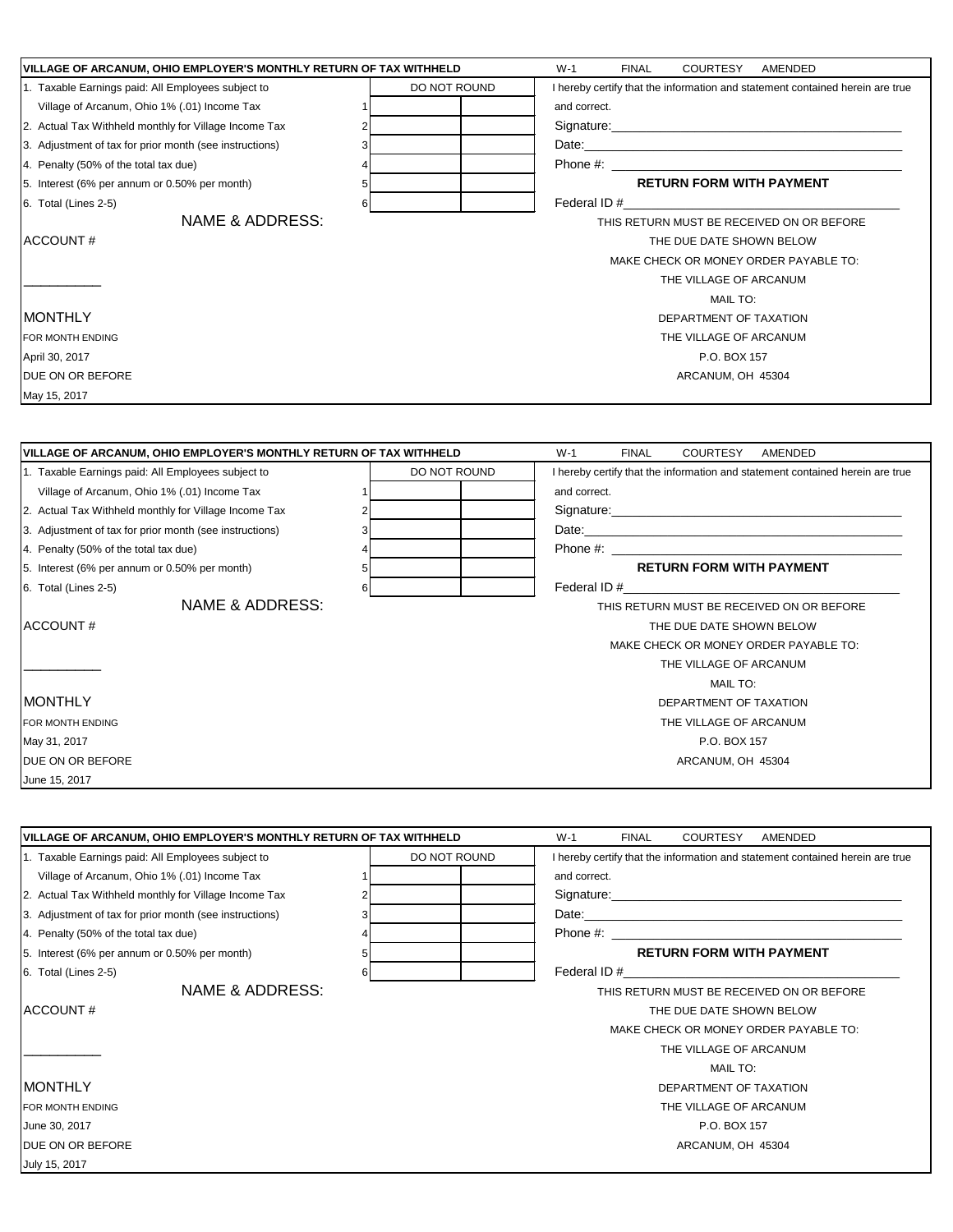| VILLAGE OF ARCANUM, OHIO EMPLOYER'S MONTHLY RETURN OF TAX WITHHELD |              | $W-1$<br><b>FINAL</b><br>COURTESY AMENDED                                     |
|--------------------------------------------------------------------|--------------|-------------------------------------------------------------------------------|
| 1. Taxable Earnings paid: All Employees subject to                 | DO NOT ROUND | I hereby certify that the information and statement contained herein are true |
| Village of Arcanum, Ohio 1% (.01) Income Tax                       |              | and correct.                                                                  |
| 2. Actual Tax Withheld monthly for Village Income Tax              |              |                                                                               |
| 3. Adjustment of tax for prior month (see instructions)            |              |                                                                               |
| 4. Penalty (50% of the total tax due)                              |              | Phone #:                                                                      |
| 5. Interest (6% per annum or 0.50% per month)                      |              | <b>RETURN FORM WITH PAYMENT</b>                                               |
| 6. Total (Lines 2-5)                                               |              | Federal ID #                                                                  |
| NAME & ADDRESS:                                                    |              | THIS RETURN MUST BE RECEIVED ON OR BEFORE                                     |
| <b>ACCOUNT#</b>                                                    |              | THE DUE DATE SHOWN BELOW                                                      |
|                                                                    |              | MAKE CHECK OR MONEY ORDER PAYABLE TO:                                         |
|                                                                    |              | THE VILLAGE OF ARCANUM                                                        |
|                                                                    |              | MAIL TO:                                                                      |
| <b>MONTHLY</b>                                                     |              | DEPARTMENT OF TAXATION                                                        |
| FOR MONTH ENDING                                                   |              | THE VILLAGE OF ARCANUM                                                        |
| July 31, 2017                                                      |              | P.O. BOX 157                                                                  |
| DUE ON OR BEFORE                                                   |              | ARCANUM, OH 45304                                                             |
|                                                                    |              |                                                                               |
| August 15, 2017                                                    |              |                                                                               |
|                                                                    |              |                                                                               |
|                                                                    |              |                                                                               |
| VILLAGE OF ARCANUM, OHIO EMPLOYER'S MONTHLY RETURN OF TAX WITHHELD |              | $W-1$<br><b>FINAL</b><br><b>COURTESY</b><br>AMENDED                           |
| 1. Taxable Earnings paid: All Employees subject to                 | DO NOT ROUND | I hereby certify that the information and statement contained herein are true |
| Village of Arcanum, Ohio 1% (.01) Income Tax                       |              | and correct.                                                                  |
| 2. Actual Tax Withheld monthly for Village Income Tax              |              |                                                                               |
| 3. Adjustment of tax for prior month (see instructions)            |              |                                                                               |
| 4. Penalty (50% of the total tax due)                              |              |                                                                               |
| 5. Interest (6% per annum or 0.50% per month)                      |              | <b>RETURN FORM WITH PAYMENT</b>                                               |
| 6. Total (Lines 2-5)                                               | 6            | Federal ID #                                                                  |
| NAME & ADDRESS:                                                    |              | THIS RETURN MUST BE RECEIVED ON OR BEFORE                                     |
| ACCOUNT#                                                           |              | THE DUE DATE SHOWN BELOW                                                      |
|                                                                    |              | MAKE CHECK OR MONEY ORDER PAYABLE TO:                                         |
|                                                                    |              | THE VILLAGE OF ARCANUM                                                        |
|                                                                    |              | <b>MAIL TO:</b>                                                               |
| <b>MONTHLY</b>                                                     |              | DEPARTMENT OF TAXATION                                                        |
| FOR MONTH ENDING                                                   |              | THE VILLAGE OF ARCANUM                                                        |
| August 31, 2017                                                    |              | P.O. BOX 157                                                                  |
| DUE ON OR BEFORE                                                   |              | ARCANUM, OH 45304                                                             |
| September 15, 2017                                                 |              |                                                                               |
|                                                                    |              |                                                                               |
|                                                                    |              |                                                                               |
| VILLAGE OF ARCANUM, OHIO EMPLOYER'S MONTHLY RETURN OF TAX WITHHELD |              | $W-1$<br><b>FINAL</b><br><b>COURTESY</b><br>AMENDED                           |
| 1. Taxable Earnings paid: All Employees subject to                 | DO NOT ROUND | I hereby certify that the information and statement contained herein are true |
| Village of Arcanum, Ohio 1% (.01) Income Tax                       |              | and correct.                                                                  |
| 2. Actual Tax Withheld monthly for Village Income Tax              |              |                                                                               |
| 3. Adjustment of tax for prior month (see instructions)            |              |                                                                               |
| 4. Penalty (50% of the total tax due)                              |              |                                                                               |
| 5. Interest (6% per annum or 0.50% per month)                      | 5            | <b>RETURN FORM WITH PAYMENT</b>                                               |
| 6. Total (Lines 2-5)                                               | 6            | Federal ID $#$                                                                |
| NAME & ADDRESS:                                                    |              | THIS RETURN MUST BE RECEIVED ON OR BEFORE                                     |
| <b>ACCOUNT#</b>                                                    |              |                                                                               |
|                                                                    |              | THE DUE DATE SHOWN BELOW                                                      |
|                                                                    |              | MAKE CHECK OR MONEY ORDER PAYABLE TO:                                         |
|                                                                    |              | THE VILLAGE OF ARCANUM                                                        |
|                                                                    |              | MAIL TO:                                                                      |
| <b>MONTHLY</b>                                                     |              | DEPARTMENT OF TAXATION                                                        |
| FOR MONTH ENDING                                                   |              | THE VILLAGE OF ARCANUM                                                        |
| September 30, 2017                                                 |              | P.O. BOX 157                                                                  |
| DUE ON OR BEFORE                                                   |              | ARCANUM, OH 45304                                                             |
| October 15, 2017                                                   |              |                                                                               |